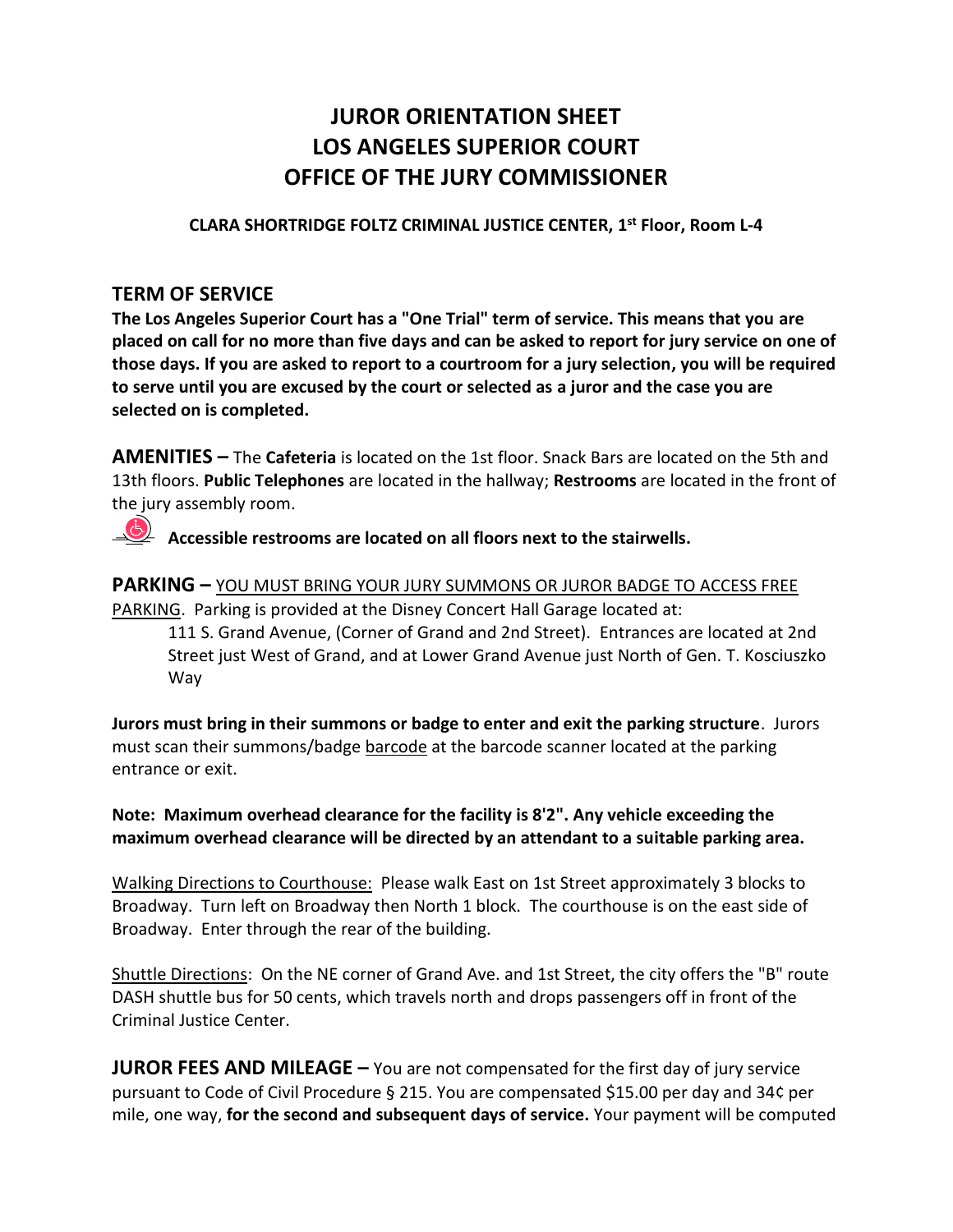On-Line Orientation Sheet Page 2

at the completion of your jury service and a check mailed to your home address. Checks should be received within a few days after completion of service. **Please note that checks issued for the performance of jury service are only honored up to six months from date of issuance. No exception.**

### **GOVERNMENT & PUBLIC EMPLOYEES – FEDERAL, STATE, COUNTY, AND CITY –** If

you work for a public or governmental agency and are paid regular salary and benefits while on jury duty you are not entitled to juror fees pursuant to Code of Civil Procedure § 215. A government or public employee is one who is employed by a federal, state, or local government entity such as the Regents of the University of California, County of Los Angeles, City of Los Angeles, a school district, a public authority (such as the MTA or DWP), and any other political subdivision or public corporation in the state (Code of Civil Procedure § 481.200). However, you will be paid one-way mileage beginning with the second day of service.

**JURY SERVICE VERIFICATION –** If you serve for only one day, you will receive a jury service verification form at the end of that day. If you are selected as a trial juror, jury service verification forms will be available at the completion of the trial.

## **HOW CAN I BE EXCUSED FROM SERVICE OR POSTPONED WHEN I REPORT?**

There are a number of legal reasons that can be presented by a juror requesting an excuse from jury service. Please understand that it must be an extreme hardship. If it is a temporary hardship, jury staff will be glad to postpone your service to a later date.

If you are requesting a financial hardship, the court cannot excuse you for a financial hardship simply because your employer does not pay, you are self-employed, or you are a sole practitioner. Whatever profession or work that you do, you must prove that you have an EXTREME financial hardship. Again, staff will be glad to give you a reasonable postponement to allow you to arrange your jury service.

If you request a hardship for dependent care of others, whether for your child, parent, or spouse, please understand that this also must be an extreme hardship. The court requires that you prove that you have actual care of that individual continuously between the hours of 8:00 a.m. through 5:00 p.m. If your child is in school, you must arrange care for your child during the few short hours between the time school ends and the end of your jury service day.

Lastly, you may have a medical hardship that prevents you from serving as a juror. You need to let us know what the hardship is by completing your jury summons form in the appropriate place.

Your excuse from jury service should be requested before you appear. If you have previously requested an excusal and your request was denied, the staff will not reconsider your request. The Court expects you to start your service when you are called in, but if you have an emergency that would prevent you from starting your service, please let the staff know